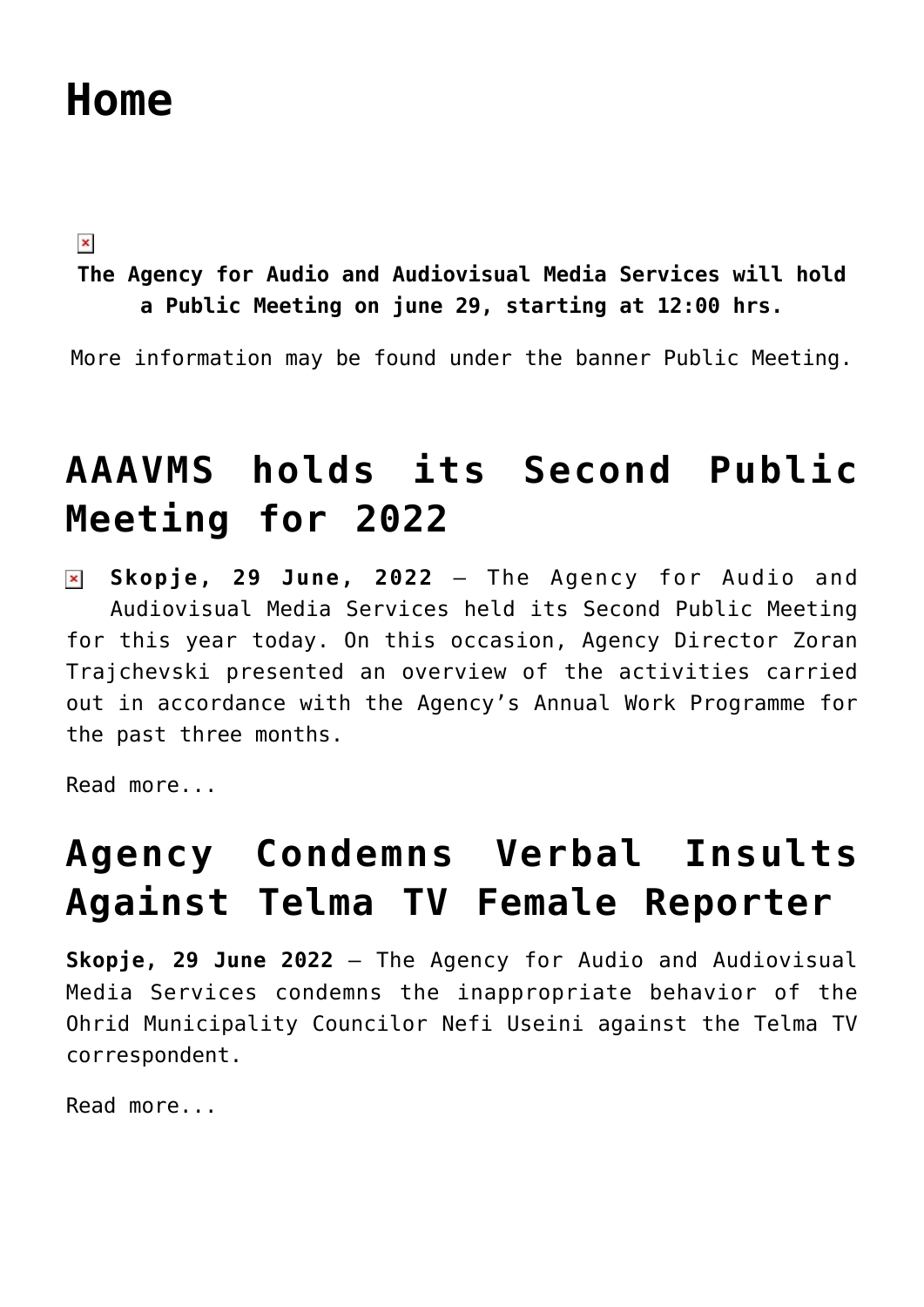# **[Media Ownership in 2022](https://avmu.mk/en/2022/07/01/media-ownership-in-2022/)**

**Skopje, 17 June 2022 –** The Agency for Audio and Audiovisual Media Services issued a [publication on the media ownership in](https://avmu.mk/wp-content/uploads/2022/06/1.-%D0%A1%D0%BE%D0%BF%D1%81%D1%82%D0%B2%D0%B5%D0%BD%D0%BE%D1%81%D1%82%D0%B0-%D0%BD%D0%B0-%D0%BC%D0%B5%D0%B4%D0%B8%D1%83%D0%BC%D0%B8%D1%82%D0%B5-%D0%B2%D0%BE-2022-%D0%B3%D0%BE%D0%B4%D0%B8%D0%BD%D0%B0.pdf) [2022](https://avmu.mk/wp-content/uploads/2022/06/1.-%D0%A1%D0%BE%D0%BF%D1%81%D1%82%D0%B2%D0%B5%D0%BD%D0%BE%D1%81%D1%82%D0%B0-%D0%BD%D0%B0-%D0%BC%D0%B5%D0%B4%D0%B8%D1%83%D0%BC%D0%B8%D1%82%D0%B5-%D0%B2%D0%BE-2022-%D0%B3%D0%BE%D0%B4%D0%B8%D0%BD%D0%B0.pdf), with the aim of ensuring greater transparency of media ownership. For this purpose, it used official data on the broadcasters' ownership structure published in the Central Registry of RN Macedonia and, in the case of print media publishers, the data they had announced in the daily newspapers in tune with legal requirement to ensure transparency of their operations.

[Read more...](https://avmu.mk/en/2022/07/01/media-ownership-in-2022/)

# **[Data on Radio Stations Reach and](https://avmu.mk/en/2022/07/01/data-on-radio-stations-reach-and-television-stations-share-in-the-total-viewership-for-the-period-january-may-2022/) [Television Stations' Share in the](https://avmu.mk/en/2022/07/01/data-on-radio-stations-reach-and-television-stations-share-in-the-total-viewership-for-the-period-january-may-2022/) [Total Viewership for the period](https://avmu.mk/en/2022/07/01/data-on-radio-stations-reach-and-television-stations-share-in-the-total-viewership-for-the-period-january-may-2022/) [January-May 2022](https://avmu.mk/en/2022/07/01/data-on-radio-stations-reach-and-television-stations-share-in-the-total-viewership-for-the-period-january-may-2022/)**

**Skopje, 17 June 2022.** [A research on the radio stations' reach](https://avmu.mk/wp-content/uploads/2022/06/%D0%9F%D0%BE%D0%B4%D0%B0%D1%82%D0%BE%D1%86%D0%B8-%D0%B7%D0%B0-%D0%B4%D0%BE%D1%81%D0%B5%D0%B3%D0%BE%D1%82-%D0%BD%D0%B0-%D1%80%D0%B0%D0%B4%D0%B8%D0%BE%D1%81%D1%82%D0%B0%D0%BD%D0%B8%D1%86%D0%B8%D1%82%D0%B5-%D0%B8-%D0%B7%D0%B0-%D1%83%D0%B4%D0%B5%D0%BB%D0%BE%D1%82-%D0%B2%D0%BE-%D0%B2%D0%BA%D1%83%D0%BF%D0%BD%D0%B0%D1%82%D0%B0-%D0%B3%D0%BB%D0%B5%D0%B4%D0%B0%D0%BD%D0%BE%D1%81%D1%82-%D0%BD%D0%B0-%D1%82%D0%B5%D0%BB%D0%B5%D0%B2%D0%B8%D0%B7%D0%B8%D1%81%D0%BA%D0%B8%D1%82%D0%B5-%D1%81%D1%82%D0%B0%D0%BD%D0%B8%D1%86%D0%B8-%D0%B7%D0%B0-%D0%BF%D0%B5%D1%80%D0%B8%D0%BE%D0%B4%D0%BE%D1%82-%D1%98%D0%B0%D0%BD%D1%83%D0%B0%D1%80%D0%B8-%D0%BC%D0%B0%D1%98-2022-%D0%B3%D0%BE%D0%B4%D0%B8%D0%BD%D0%B0.pdf) [and television stations' share in the total viewership for the](https://avmu.mk/wp-content/uploads/2022/06/%D0%9F%D0%BE%D0%B4%D0%B0%D1%82%D0%BE%D1%86%D0%B8-%D0%B7%D0%B0-%D0%B4%D0%BE%D1%81%D0%B5%D0%B3%D0%BE%D1%82-%D0%BD%D0%B0-%D1%80%D0%B0%D0%B4%D0%B8%D0%BE%D1%81%D1%82%D0%B0%D0%BD%D0%B8%D1%86%D0%B8%D1%82%D0%B5-%D0%B8-%D0%B7%D0%B0-%D1%83%D0%B4%D0%B5%D0%BB%D0%BE%D1%82-%D0%B2%D0%BE-%D0%B2%D0%BA%D1%83%D0%BF%D0%BD%D0%B0%D1%82%D0%B0-%D0%B3%D0%BB%D0%B5%D0%B4%D0%B0%D0%BD%D0%BE%D1%81%D1%82-%D0%BD%D0%B0-%D1%82%D0%B5%D0%BB%D0%B5%D0%B2%D0%B8%D0%B7%D0%B8%D1%81%D0%BA%D0%B8%D1%82%D0%B5-%D1%81%D1%82%D0%B0%D0%BD%D0%B8%D1%86%D0%B8-%D0%B7%D0%B0-%D0%BF%D0%B5%D1%80%D0%B8%D0%BE%D0%B4%D0%BE%D1%82-%D1%98%D0%B0%D0%BD%D1%83%D0%B0%D1%80%D0%B8-%D0%BC%D0%B0%D1%98-2022-%D0%B3%D0%BE%D0%B4%D0%B8%D0%BD%D0%B0.pdf) [period January-May 2022](https://avmu.mk/wp-content/uploads/2022/06/%D0%9F%D0%BE%D0%B4%D0%B0%D1%82%D0%BE%D1%86%D0%B8-%D0%B7%D0%B0-%D0%B4%D0%BE%D1%81%D0%B5%D0%B3%D0%BE%D1%82-%D0%BD%D0%B0-%D1%80%D0%B0%D0%B4%D0%B8%D0%BE%D1%81%D1%82%D0%B0%D0%BD%D0%B8%D1%86%D0%B8%D1%82%D0%B5-%D0%B8-%D0%B7%D0%B0-%D1%83%D0%B4%D0%B5%D0%BB%D0%BE%D1%82-%D0%B2%D0%BE-%D0%B2%D0%BA%D1%83%D0%BF%D0%BD%D0%B0%D1%82%D0%B0-%D0%B3%D0%BB%D0%B5%D0%B4%D0%B0%D0%BD%D0%BE%D1%81%D1%82-%D0%BD%D0%B0-%D1%82%D0%B5%D0%BB%D0%B5%D0%B2%D0%B8%D0%B7%D0%B8%D1%81%D0%BA%D0%B8%D1%82%D0%B5-%D1%81%D1%82%D0%B0%D0%BD%D0%B8%D1%86%D0%B8-%D0%B7%D0%B0-%D0%BF%D0%B5%D1%80%D0%B8%D0%BE%D0%B4%D0%BE%D1%82-%D1%98%D0%B0%D0%BD%D1%83%D0%B0%D1%80%D0%B8-%D0%BC%D0%B0%D1%98-2022-%D0%B3%D0%BE%D0%B4%D0%B8%D0%BD%D0%B0.pdf) was prepared for the needs of the Agency for Audio and Audiovisual Media Services.

[Read more...](https://avmu.mk/en/2022/07/01/data-on-radio-stations-reach-and-television-stations-share-in-the-total-viewership-for-the-period-january-may-2022/)

# **[OSCE/ODIHR Representatives Pay](https://avmu.mk/en/2022/06/23/osce-odihr-representatives-pay-working-visit-to-aaavms/) [Working Visit to AAAVMS](https://avmu.mk/en/2022/06/23/osce-odihr-representatives-pay-working-visit-to-aaavms/)**

**Skopje, June 23, 2022 –** Today, an OSCE/ODIHR delegation  $\pmb{\times}$ paid a working visit to the Agency for Audio and Audiovisual Media Services, to present the observations noted in the Observation Mission's final report on the 2021 Local Elections 2021 and the recommendations arising from it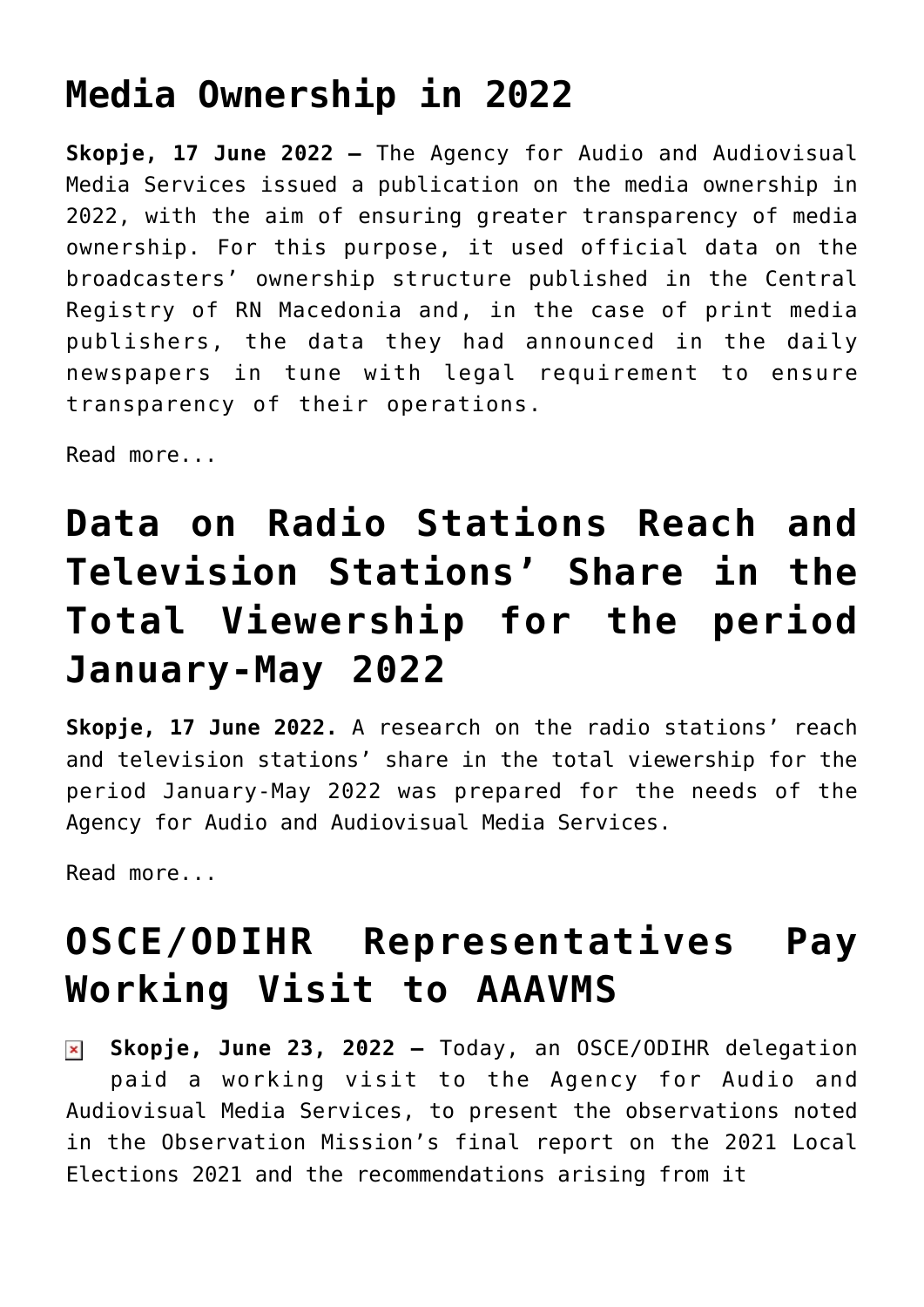# **[Workshop Held on Gender-Based](https://avmu.mk/en/2022/06/17/workshop-held-on-gender-based-violence-and-the-professional-journalistic-reporting-standards/) [Violence and the Professional](https://avmu.mk/en/2022/06/17/workshop-held-on-gender-based-violence-and-the-professional-journalistic-reporting-standards/) [Journalistic Reporting Standards](https://avmu.mk/en/2022/06/17/workshop-held-on-gender-based-violence-and-the-professional-journalistic-reporting-standards/)**

**Skopje, 09.06.2022 –** Today, the Agency for Audio and  $\pmb{\times}$ Audiovisual Media Services organized, in cooperation with the *Margini* Coalition and the National Network to End Violence against Women and Domestic Violence, a workshop on "Gender-Based Violence and the Professional Journalistic Reporting Standards". The event was held at the Agency's premises

[Read more...](https://avmu.mk/en/2022/06/17/workshop-held-on-gender-based-violence-and-the-professional-journalistic-reporting-standards/) [More Articles…](http://avmu.mk/en/blog-en/)

 $\pmb{\times}$ 

# **Sitemap**

#### **+ About Us**

[Agency's Competences](http://avmu.mk/en/agencys-competences/)

- [Agency Director](http://avmu.mk/en/agency-director/)
- [Members of the Agency Council](http://avmu.mk/en/members-of-the-agency-council/)
- [Agency's Professional Services](http://avmu.mk/en/agencys-professional-services/)
- [Work Programme](http://avmu.mk/en/work-programme/)
- [Public Meetings](http://avmu.mk/en/public-meetings/)
- [Press Center](http://avmu.mk/en/press-center/)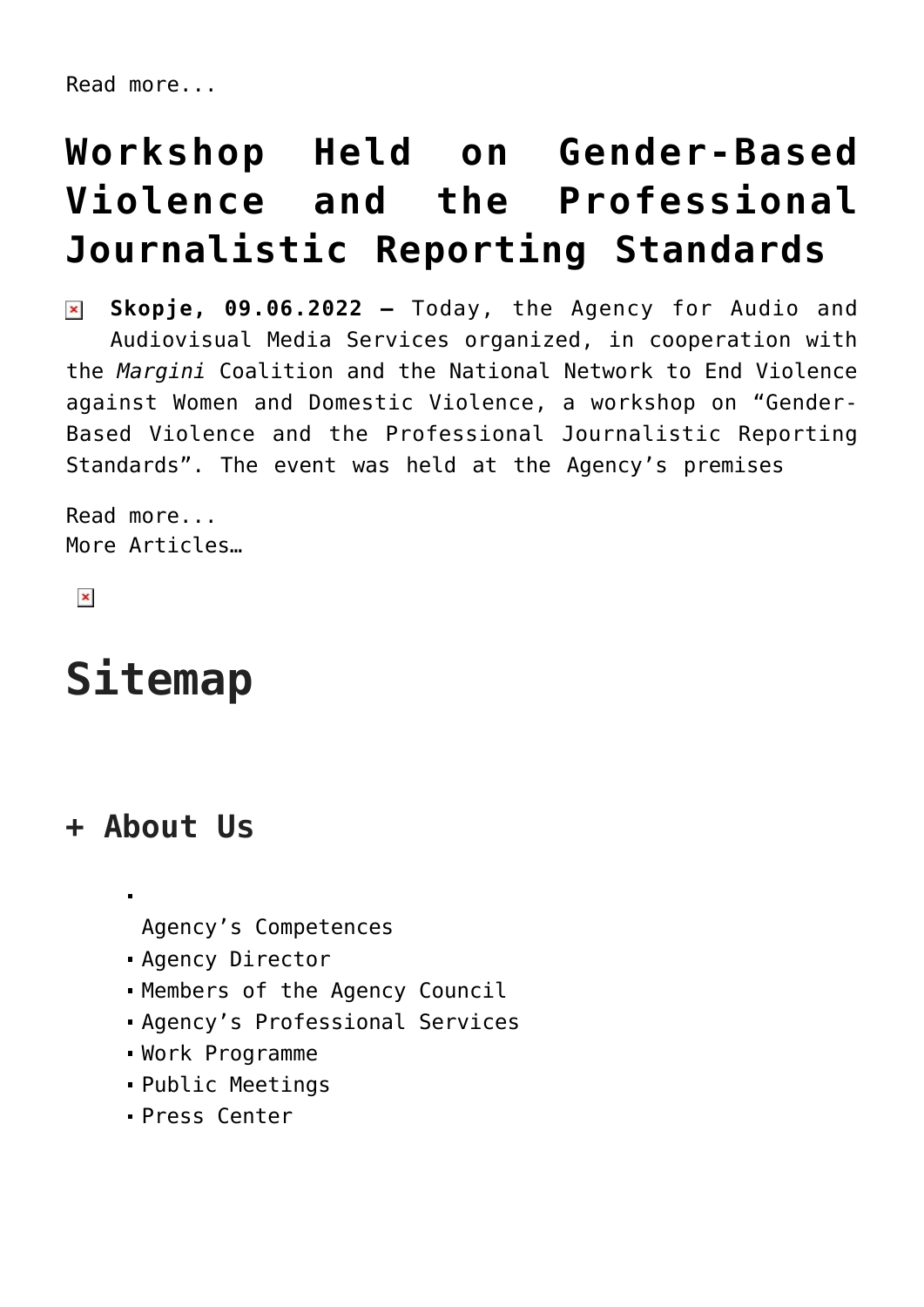#### **+ Sessions**

- [Session Agendas](http://avmu.mk/en/session-agendas/)
- [Session Chronicles](http://avmu.mk/en/session-chronicles/)
- [Minutes](http://avmu.mk/en/minutes/)
- [Decisions/Acts Adopted at Sessions](http://avmu.mk/en/decisionsacts-adopted-at-sessions/)

## **+ Licenses**

Licence Competitions

RA

- [Research/Studies](http://avmu.mk/en/researchstudies-za-dozvoli/)
- Decisions
- Application form

#### ТV

- [Research/Studies](http://avmu.mk/en/istr-stud-za-dozvoli-tv/)
- [Decisions](http://avmu.mk/en/competition-for-licenses-decisions/)
- [Application form](http://avmu.mk/en/competition-for-licenses-application-form/)
- Without Competition

#### RA

[Decisions](http://avmu.mk/en/decisions-ra/)

TV

[Decisions](http://avmu.mk/en/without-competition-application-form/) Withdrawn/Expired Licenses

- [RA Withdrawn/Expired Licenses](http://avmu.mk/en/revoked-licenses-ra/)
- [TV- Withdrawn/Expired Licenses](http://avmu.mk/en/revoked-licenses/)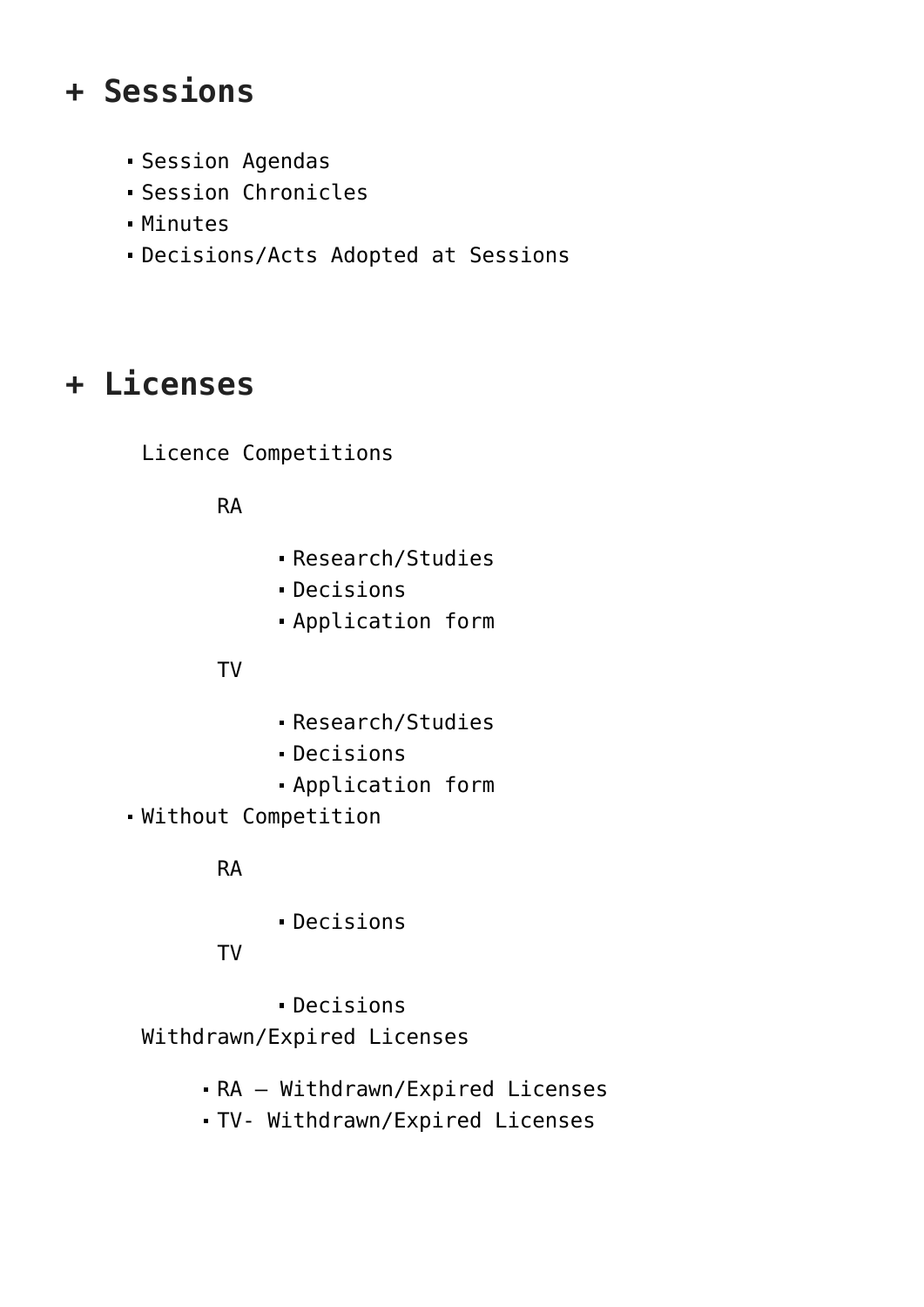### **+ Personal Data Privacy Policy**

[Cookie Policy](https://avmu.mk/en/personal-data-privacy-policy/)

#### **+ Legislation**

Domestic Legislation

- $\blacksquare$  [Laws](http://avmu.mk/en/legislation/domestic-legislation/laws/)
- Bylaws
	- [Electronic Media](http://avmu.mk/en/legislation/domestic-legislation/by-laws/electronic-media/)
	- [Operators of Public Electronic](http://avmu.mk/en/legislation/domestic-legislation/by-laws/operators-of-public-electronic-communications-networks/) [Communications Networks](http://avmu.mk/en/legislation/domestic-legislation/by-laws/operators-of-public-electronic-communications-networks/)
	- [Elections](http://avmu.mk/en/legislation/domestic-legislation/by-laws/elections/)
	- [General Acts of Agency](http://avmu.mk/en/legislation/domestic-legislation/by-laws/general-acts-of-agency/)
	- [Other](http://avmu.mk/en/legislation/domestic-legislation/by-laws/other/)
- [EU Legislation](http://avmu.mk/legislativa/evropska-legislativa/)

Public Hearing

- Bylaws and Other Acts
	- [Ongoing Hearings](http://avmu.mk/en/ongoing-hearings/)
	- [Completed Hearings](http://avmu.mk/en/completed-hearings/)
- Work Programs
	- [Ongoing Hearings](http://avmu.mk/en/ongoing-hearings2/)
	- [Completed Hearings](http://avmu.mk/en/completed-hearings-2/)

#### **+ Publication/Analyses**

- [Strategy for Development](http://avmu.mk/en/strategy-for-development-of-the-broadcasting-activity-in-the-republic-of-macedonia/)
- [Economic Analyses](http://avmu.mk/en/economic-analyses/)
- Audience Opinion Surveys
	- [Audience Attitudes](http://avmu.mk/en/audience-attitudes/)